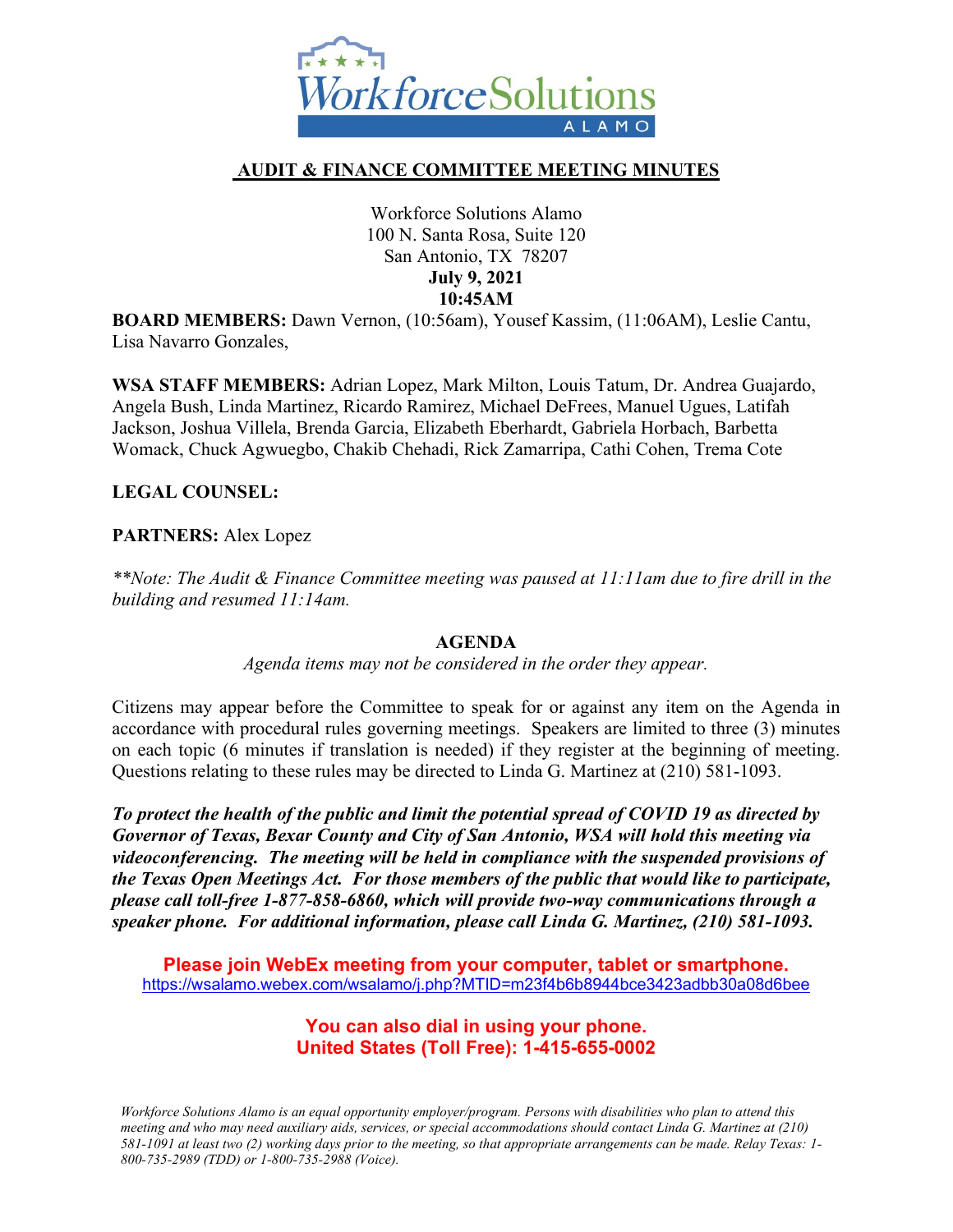# **Meeting Number & Access Code: 146 602 4580**

**New to WebEx? Get the app now and be ready when your first meeting starts:**  <https://www.webex.com/>

**During the Public Comments portion of the meeting (Agenda Item 3), the Public may type their name into the chat box or unmute themselves and state their name.**

**The meeting host will call each member of the public for comments, in the order their names were submitted.**

- I. CALL TO ORDER AND QUORUM DETERMINATION Presenter: Leslie Cantu, Chair **The meeting was called to order at 9:00AM Board Chairwoman Leslie Cantu acted as Audit & Finance Committee Chair on behalf of Mary Batch.**
- II. DECLARATIONS CONFLICT OF INTEREST Presenter: Leslie Cantu, Chair **There are no conflicts of interest**
- III. PUBLIC COMMENT Presenter: Leslie Cantu, Chair **There are no public comment**
- IV. DISCUSSION AND POSSIBLE ACTION REGARDING PREVIOUS MINUTES for JULY 9, 2021 Presenter: Leslie Cantu, Chair **Upon motion by Board Member Ms. Lisa Navarro Gonzales and 2nd by Board Member Mr. Yousef Kassim, the Committee unanimously approved the July 9, 2021 minutes.**
- V. BRIEFING PROCUREMENT Presenter: Latifah Jackson, Director of Contracting and Procurement a. Procurement Projects & Contracts Summary
	- Ms. Latifah Jackson, Director of Contracting and Procurement, provided the Audit & Finance Committee with a summary of procurement projects and contracts.
	- She provided a list of formal solicitations that are publicly advertised.
	- Request for Proposal for Management of Child Care Services (CCS). The CCS program is a vital part of workforce services that assists eligible families to work or increase their educational abilities. The CCS program subsidizes childcare for low income families, promoting long-term selfsufficiency by enabling parents to work and/or attend workforce training or education activities.
	- Request for Proposal for Executive Coaching and Leadership Training. The selected vendor will provide one-on-one coaching the executive team,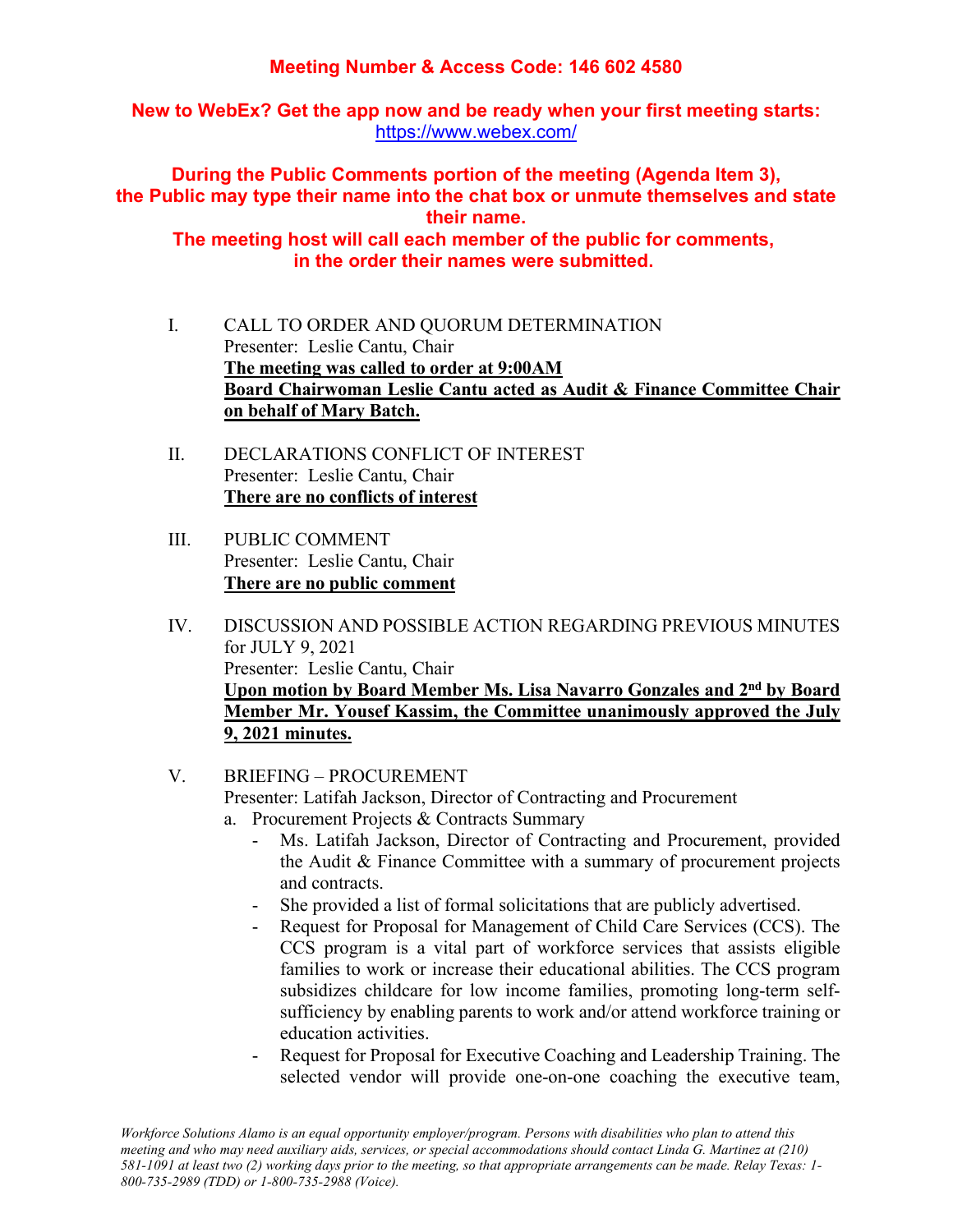trainings to directors and managers, trainings to staff and a culture assessment. Currently under evaluation.

- Request for Qualifications for Architect and Space Planning Services. The selected vendor would provide services for space planning future locations, mapping current locations to assist with proper cost allocations by square feet with VR staff and other services as needed and will close on July 15<sup>th</sup>.
- Request for Proposal for Human Resource Consultant. This consultant would evaluate the Finance Department organizational chart, job responsibilities, policies and procedures to identify inefficiencies.

#### VI. FISCAL UPDATE DISCUSSION AND POSSIBLE ACTION Presenter: Louis Tatum, CFO

- a. Financial Reports
	- Mr. Louis Tatum, CFO provided the Committee with brief overview of WSA finance status. Financial reports through April 30, 2021, have been prepared for the fiscal year of October 1, 2020, through September 30, 2021, the straight-line expenditure benchmark is 58.33% of the budget.
- b. Budget Amendment FY21
	- WSA adopted a budget for the Fiscal Year October 1, 2020, to September 30, 2021, which was amended in December of 2020 in Budget Amendment #1. The board further recommends amending the FY21 Budget to reflect changes in Facilities and Service Delivery Budgets to Service Providers.
	- The modified budgets are a result of an increase in facility relocation and renovation expenditures that will update furniture and resource room equipment at centers such as Seguin, Floresville, and the Food Bank. Additional funding has been allocated to service providers to increase Service Delivery Budgets.
	- Discussion and Possible Action to approve to increase the Fiscal Year Budget by \$20,738,238. This change will increase the agency budget from \$130,393,384 to \$151,131,622.
	- This amendment will additionally increase the budget reserve by \$2,380,564 from \$7,672,362 to \$10,052,926. **Upon motion by Board Member Ms. Lisa Navarro Gonzales and 2nd by Board Member Ms. Dawn Vernon, the Committee unanimously approved FY 21 budget amendment #2.**
- c. Budget FY22
	- Mr. Tatum informed the Committee that board staff has prepared a budget based on the assumption of planned allocations from the Texas Workforce Commission and anticipated carryover funds from existing contracts. The Budget Allocations are presented in the following sections:
		- Board Administration or Corporate Budget
		- Facilities Budget Rent and support of the facilities and other items to support the contractor staff, software, supplies, and equipment.
		- Special Projects- SEAL, Workforce Initiatives, Local Initiatives, and Non-Federal Projects.
		- Contractor Budget for Adult, Youth, and Childcare Services.